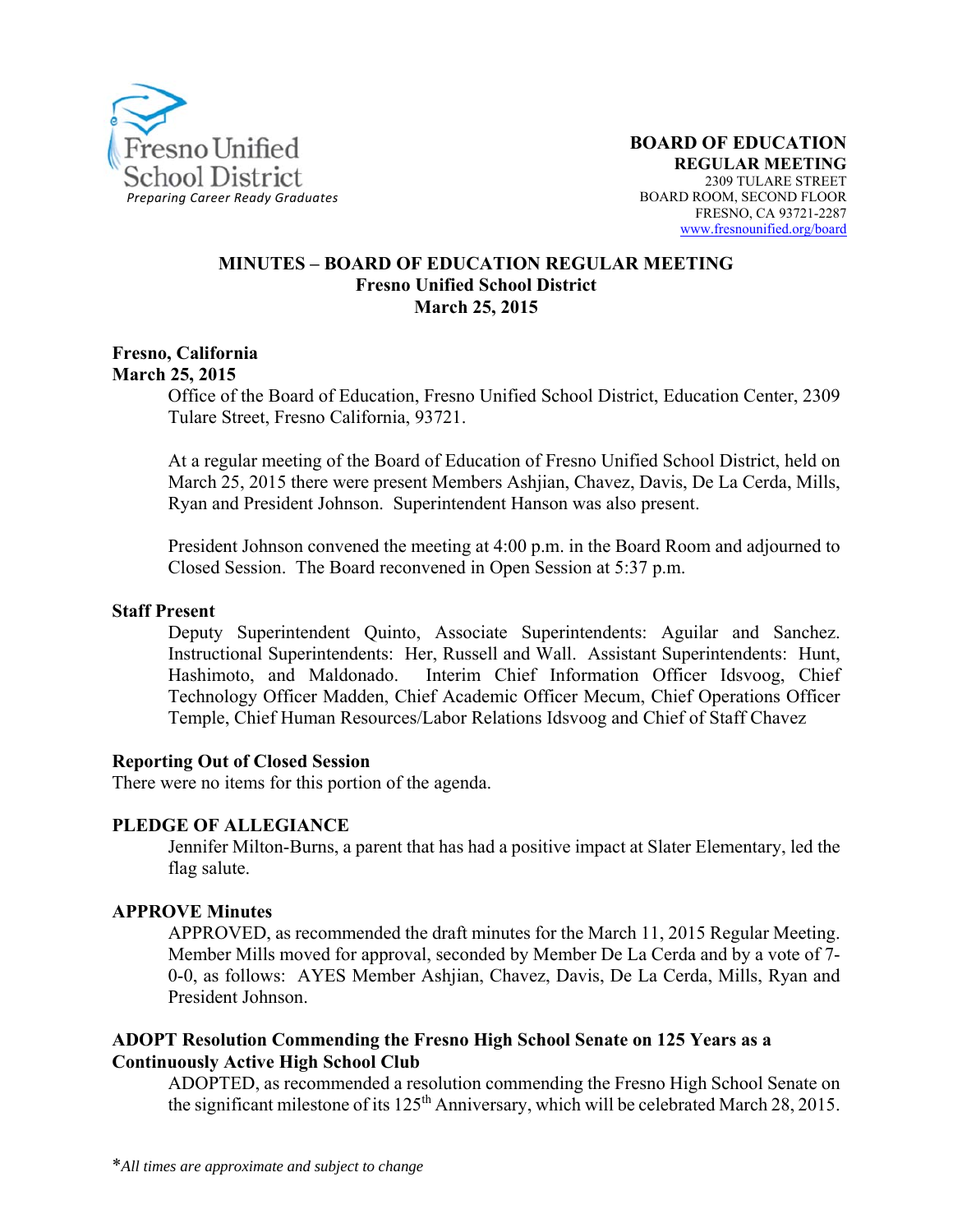The Fresno Unified School District Board of Education recognizes the sacrifices, achievements and accomplishments of the staff and students at Fresno High School in having the oldest continuously active high school club in the United States. Member Mills moved for approval, seconded by Member Davis and by a vote of 7-0-0, as follows: AYES Member Ashjian, Chavez, Davis, De La Cerda, Mills, Ryan and President Johnson.

## **HEAR Reports from Student Board Representatives**

Student Board Representative  $v \sim 10^{-1}$   $\frac{100}{200}$  and  $v \sim 10^{-1}$  and  $v \sim 10^{-1}$  provided comments/reports from the Student Advisory Board Representative meeting hosted by Cambridge High School with Board Member Johnson present. Student Board Representative '  $\mathbb{S}^2$   $\mathbb{R}^3 \oplus \mathbb{R}^2$  acknowledged the student ambassadors from Wawona Middle School.

# **HEAR Report from Superintendent**

- Provided a brief report to the Board of Education including highlights from his recent visit to Washington D.C. where he met with President Obama and U.S. Secretary of Education Arne Duncan.
- Spoke about the recent announcement from the David  $& Lucile$  Packard Foundation providing an Early Learning grant to Fresno Unified for \$500,000, a 10-year commitment to our city and one of only three grants given in California.
- $\bullet$  The success of the 8<sup>th</sup> Annual Tournament of Technology and the winning teams from Edison and Bullard at the State Academic Decathlon.

On a motion by Member Davis, seconded by Member De La Cerda, the consent agenda, exclusive of agenda items: A-4, A-7, A-10, and A-11 which were pulled for further discussion, was approved on a roll call vote of 9-0-0 as follows: Student Member Gonzales and Romero, Members Ashjian, Chavez, Davis, De La Cerda, Mills, Ryan and President Johnson.

# **A. CONSENT AGENDA**

# **A-1, APPROVE Personnel List**

APPROVED, as recommended the Personnel List, Appendix A, as submitted.

**A-2, ADOPT Findings of Fact and Recommendations of District Administrative Board** ADOPTED, as recommended the Findings of Fact and Recommendations of District Administrative Panels resulting from hearings on expulsion and readmittance cases conducted during the period since the March 11, 2015, Regular Board meeting.

# **A-3, APPROVE Property and Liability Insurance for 2015/16**

APPROVED, as recommended a summary of quotations received by the District's insurance broker, DiBuduo & DeFendis, for our various forms of coverage. Included for renewal is coverage related to our Property, General Liability, Designated Lessees and Excess Liability requirements. The contract period will be from April 1, 2015 through March 31, 2016.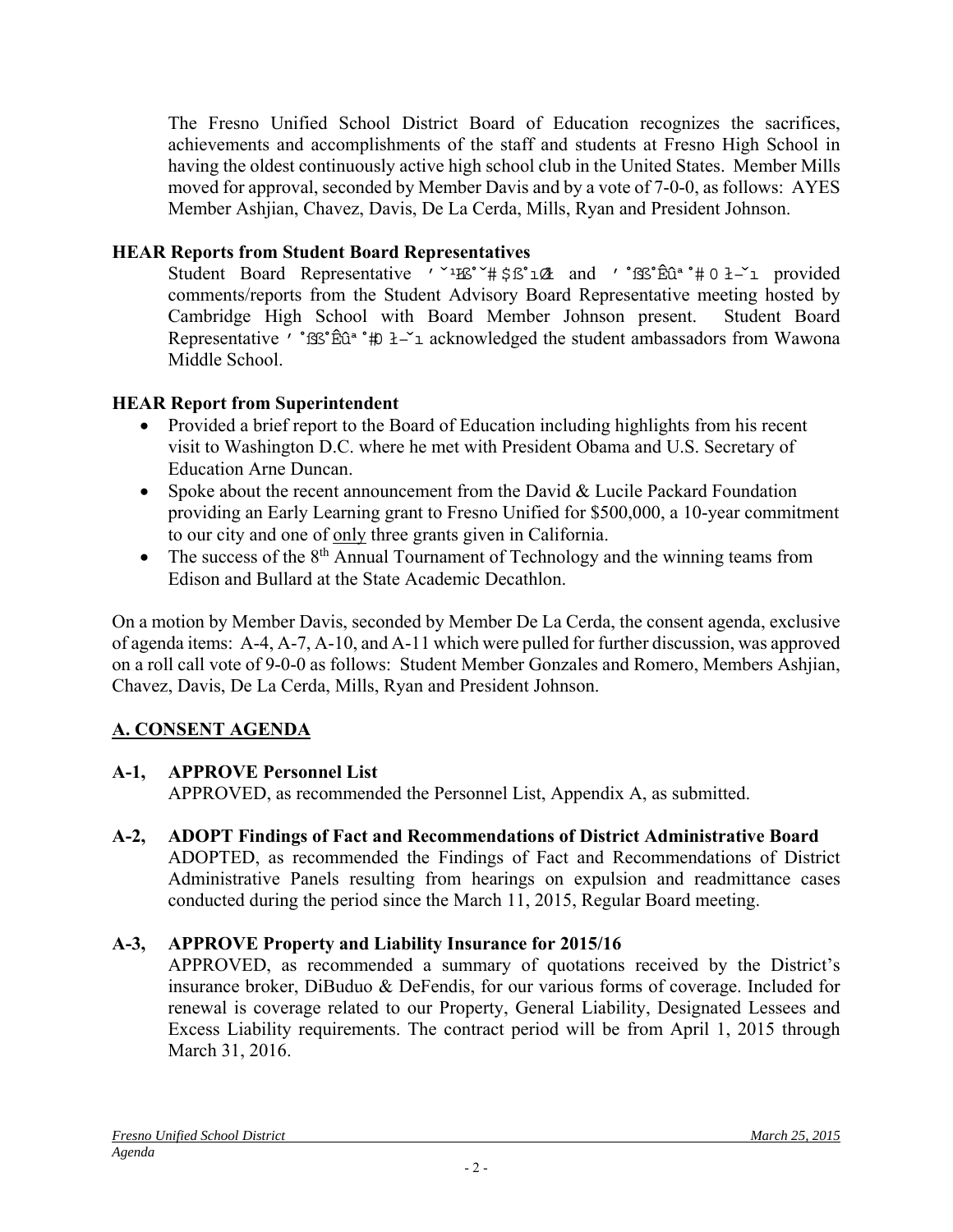### **A-4, APPROVE Update to the Joint Exercise of Powers Agreement and Operating Agreement for the Center for Advanced Research and Technology** APPROVED, as recommended amendments to the agreements between Fresno Unified School District and Clovis Unified School District for the Joint Exercise of Powers Agreement (JPA) and Operating Agreement for the Center for Advanced Research and Technology (CART). These agreements are being updated to reflect current practices, restore two teaching positions beginning in 2015/16, and provide funding to maintain the program and central operations. Fiscal Impact: For 2014/15 the additional cost is \$87,500 and is included in the General Fund budget. For 2015/16, the estimated additional cost is \$113,000.

**Member Ashjian** – Ms. Quinto, can you please explain the \$87,500 and the \$113,000? Is that together or is that separate?

**Ruth Quinto** – That would be for the 14/15 and 15/16 fiscal years. We believe there will be a multi-year cost that will increase in the following fiscal year as well.

**Member Ashjian** – The \$87,500 is for this year and the \$113,000 is for the following. I want to thank you and the Superintendent for acknowledging and understanding that CART is a valuable resource to this district.

Member Ashjian moved for approval, seconded by Member Davis, which carried a vote of 7-0-0, as follows: AYES: Member Ashjian, Chavez, Davis, De La Cerda, Mills, Ryan and President Johnson.

## **A-5, APPROVE Award of Bid 15-09, Fresh Produce**

APPROVED, as recommended Bid 15-09 for Fresh Produce, to establish firm pricing for fresh fruit and vegetables for the district's Food Services program. The request for bid was lawfully advertised on December 5, 2014, and December 12, 2014. The bids were opened on December 19, 2014. Notifications were sent to eight vendors, and the district received four responses. The bid is for a one-year term price agreement with the option to extend for two additional one-year periods. Costs are based on estimated annual use. Staff recommends award to the lowest responsive, responsible bidders.

Aggregate I – Nutrition Center (awarded by line item) 1st Quality Produce (Fresno, California) \$ 400,907 Line Items: 3, 8, 9, 20, 22, 38, 41, 44

> Fresh Innovations (Oxnard, California) \$ 224,400 Line Item<sup>2</sup>

Fresno Produce Company (Fresno, California) \$1,811,845 Line Items: 1, 4, 5, 10-19, 21, 23-31, 39, 40, 42, 43, 45

Staff recommends rejecting line items 6, 7, 32-37 to pursue lower negotiated pricing.

Aggregate II – Middle and High Schools (all lines awarded together) Fresno Produce Company (Fresno, California) \$ 355,480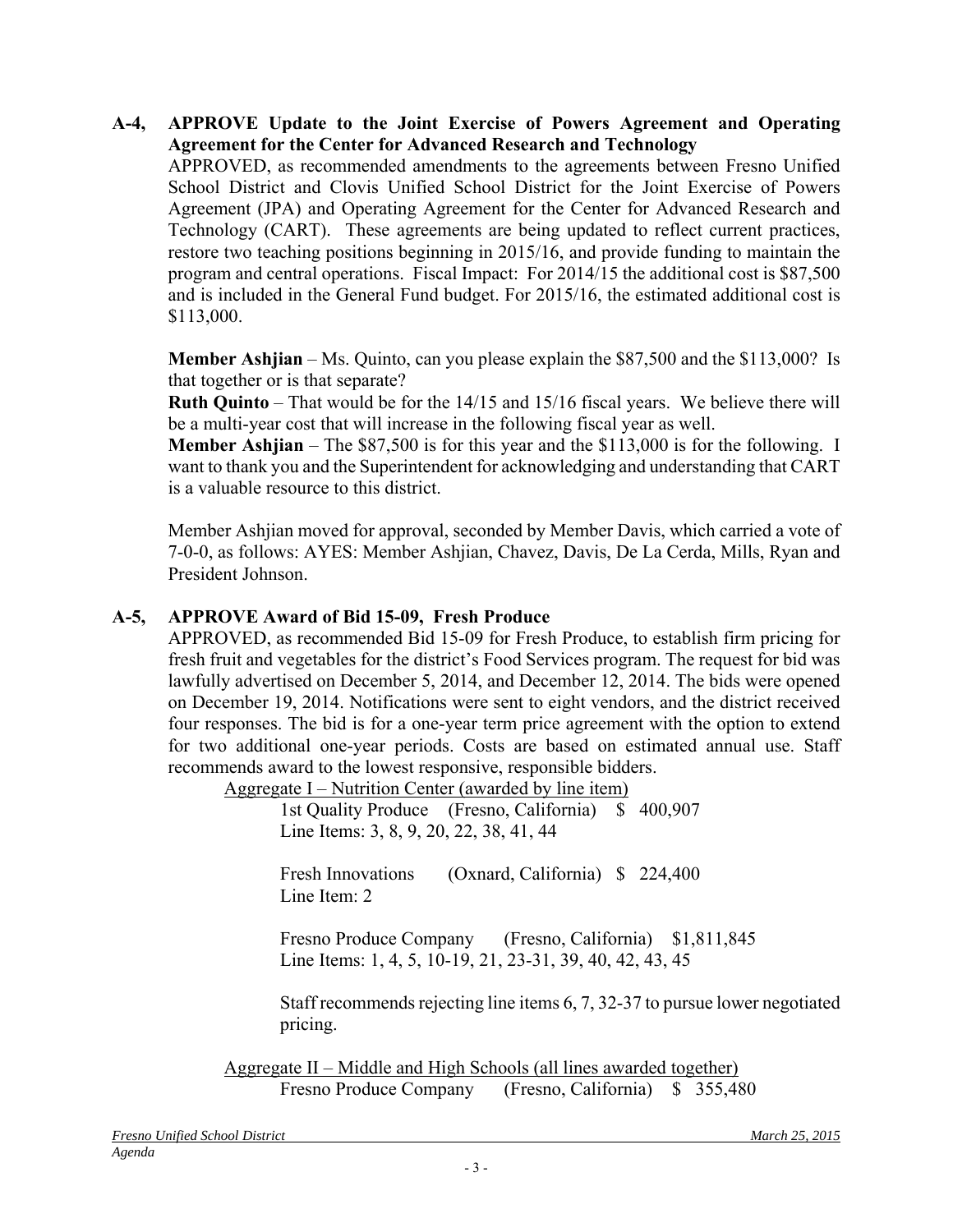**A-6, APPROVE Award of Bid E18001, Network Equipment for Internal Connections**  APPROVED, as recommended Bid E18001, Network Equipment for Internal Connections. The project will replace network equipment at the end of its useful life (7-12 years) and continue to improve the performance and reliability of the district's network. The Bid was lawfully advertised on January 20, 2015, and January 27, 2015.Bids were opened on February 13, 2015. Bid specifications were posted on the E-Rate website for 28 days, and the district received five responses. Staff recommends award to the lowest responsive, responsible bidder. The cost is based on availability of E-Rate funding through the Federal Communications Commission (FCC).

# Nexus IS Fresno, California \$1,441,328

Fiscal Impact: The actual amount of equipment purchased will be contingent on availability of E-Rate Category 2 funding. If E-Rate funds are available, the program will provide up to approximately \$1,225,129 and the district is responsible for 15% of project costs up to \$216,199. Funding will be provided from the Information Technology budget and other sources.

# **A-7, APPROVE Proposed K-8 Mathematics Curriculum Materials**

APPROVED, as recommended on November 12, 2014 and March 11, 2015, staff shared resources, professional learning and feedback regarding the  $K - 8$  mathematics curriculum adoption pilot. Adoption is being requested for the proposed recommendation of the  $K -$ 8 mathematics curriculum materials.

**Member Davis** – Why is there no cost listed? What will the support be from Houghton Mifflin Harcourt (HMH) *Go Math* for our district?

**Ruth Quinto** – At this time, given the status with negotiations, it is my preference not to disclose where we are in the negotiations process. It is sensitive in nature, however, we are getting close. We do have sufficient resources in the multi-year budget.

**Member Davis** – They know we don't pay retail and we want the best price?

**Ruth Quinto –** They do. Their starting position did include concessions.

**Member Davis –** Do they have support for personnel?

**Ruth Quinto –** Yes, they do have support.

**Member Davis –** Will you bring this back for us to ratify?

**Ruth Quinto –** Yes. It will be brought back for ratification.

**Member De La Cerda –** Can you give a brief overview on how we came to the adoption? **Rosario Sanchez –** Over the summer we started with 20 advisory teachers who provided feedback regarding all of the adopted programs on the CDE list. They selected three; McGraw Hill, Pearson and Houghton Mifflin. From there we began our K-8 pilot. The pilot included all grades levels, all regions and approximately 375 teachers.

**Member De La Cerda** – Was the feedback overwhelmingly Houghton Mifflin? **Rosario Sanchez** – Yes it was.

Member Davis moved for approval, seconded by Member De La Cerda, which carried a vote of 7-0-0, as follows: AYES: Member Ashjian, Chavez, Davis, De La Cerda, Mills, Ryan and President Johnson.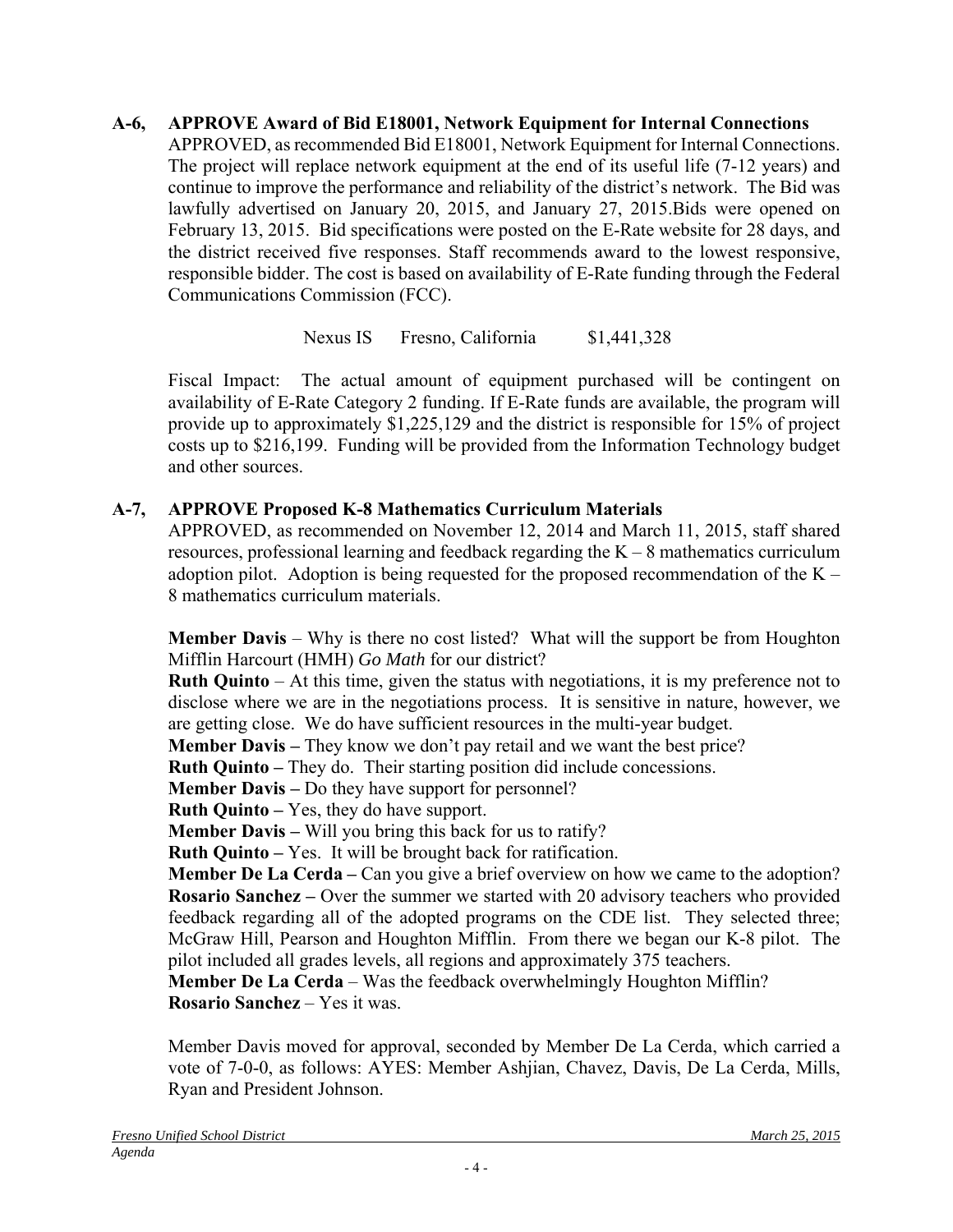## **A-8, DENY Claim #14-0820-0246**

DENIED, as recommended a Claim for Damages on Rose Marie Emler, case #14-0820- 0246. The Superintendent recommends that the Claim be denied and the matter referred to the district's Director of Benefits and Risk Management for further handling.

### **A-9, DENY Claim #15-0122-0050**

DENIED, as recommended a Claim for Damages on Shannon Taylor, case #15-0122-0050. The Superintendent recommends that the Claim be denied and the matter referred to the district's Director of Benefits and Risk Management for further handling.

## **A-10, RATIFY Submission of Grant Application to the California Department of Education**

RATIFIED, as recommended an application to the California Department of Education for the Education for Homeless Children and Youth (EHCY) Grant Program to facilitate the enrollment, attendance, and success in school for homeless children and youth. The Department of Prevention and Intervention, Project ACCESS serves over 3,000 homeless children and youth daily. Through this grant, the department proposes to pilot a teacher on special assignment and a classified technician to facilitate supportive services which include identifying and connecting homeless students to Project ACCESS services, school retention through extended day tutorial, enrollment in summer programs, training for parents and/or caregivers, and assistance in college and career preparations (FAFSA financial aid applications, scholarship applications, SAT test-prep support, college and university admission applications, higher education/career workshops and tours, etc.) for youth in  $11<sup>th</sup>$  and  $12<sup>th</sup>$  grades transitioning to higher education and/or post-secondary careers.

**Member Ashjian** – The information that I have states that it is \$7.2 million for 80 to 90 grants, but it is one teacher that is going to serve 3000 homeless. That is a tall order.

**Ambra Dorsey –** Our request is for a three-year grant for \$175,000 per year. The \$7.2 that they are offering would be spilt up between 80 to 90 awards to different districts. Our request is for \$175,000 per year for three years and that would be one teacher on special assignment, half of a technician, travel, training and materials.

**Member Ashjian –** Is the 3000 homeless in this school district?

**Nancy Horn –** The numbers that are submitted for the application are based on the prior years through CALPADS. The certified number was right below 3000, and that determined the amount of money that you could apply for in the grant.

**Member Ashjian –** So the 3000 number is how you get to the \$7.2 million?

**Nancy Horn –** The State has come up with that amount of money. They in turn say here is the pot of money and we are going to award to 80 to 90 districts in the State of California. We are applying for a share of the \$7.2 million.

**Member Ashjian –** How many homeless kids in our district will this serve?

**Ambra Dorsey –** This will serve our current number of homeless students. This was last year's numbers. Through our work we have been able to reduce that number and find shelter for our kids.

**Nancy Horn –** This year we are at 2100 homeless students.

**Member Ashjian –** This will fund one teacher and half of a technician. Will that be enough?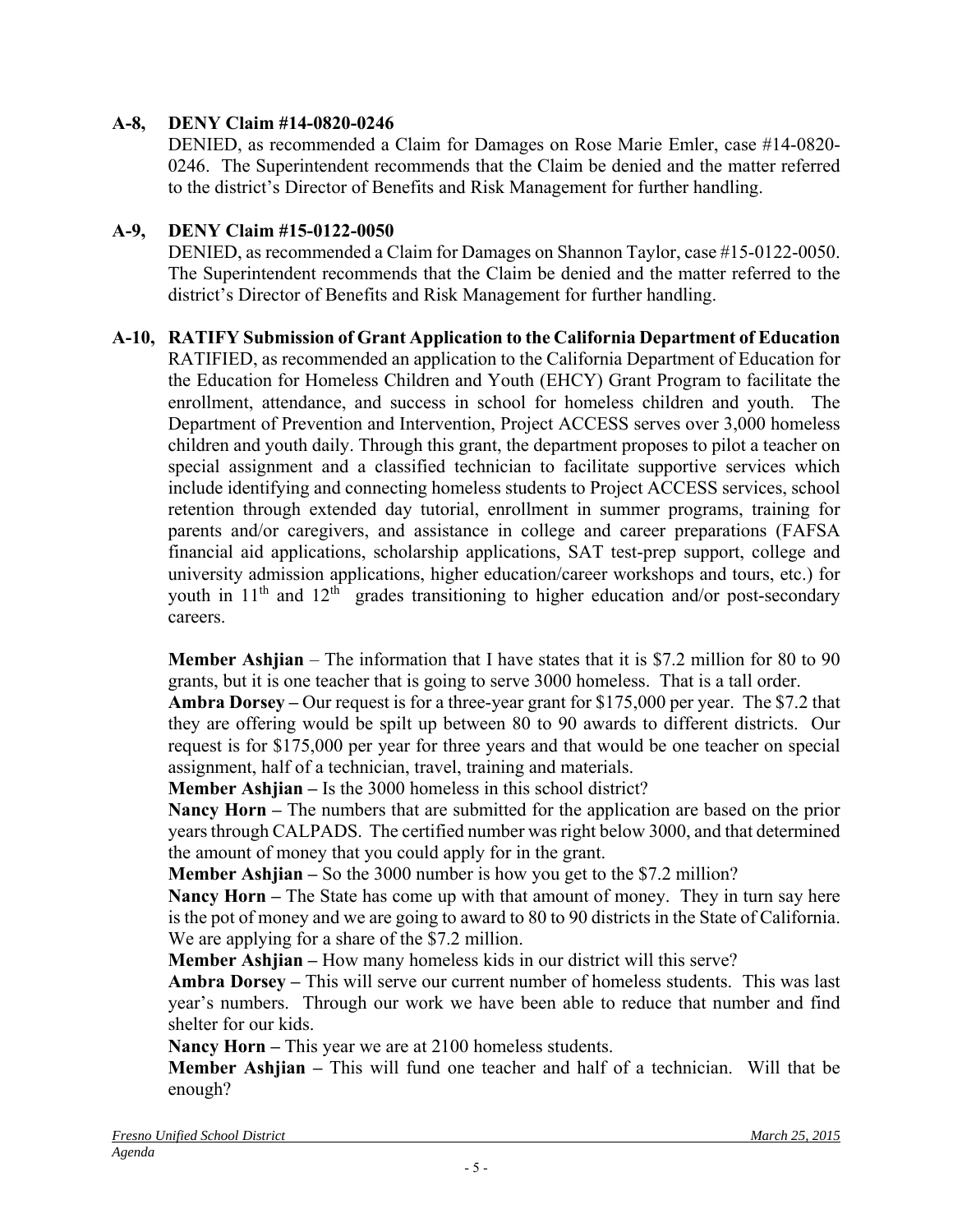**Ambra Dorsey –** Last year we were fortunate. The board was able to support four Social Workers. We were able to support all of our homeless and foster students in grades 7-10. This would allow us to extend our services to grades 11 and 12 as well as reach out to the younger group.

Member Ashjian moved for approval, seconded by Member Davis, which carried a vote of 7-0-0, as follows: AYES: Member Ashjian, Chavez, Davis, De La Cerda, Mills, Ryan and President Johnson.

# **A-11, RATIFY Submission of Grant Applications to the California Department of Education for the California Career Pathways Trust**

RATIFIED, as recommended grant applications to the California Department of Education for the California Career Pathways Trust (CCPT). The goal of the CCPT is to build robust partnerships between employers, schools, and community colleges to better prepare students for the 21<sup>st</sup> century workplace and improve student transition into postsecondary education, training, and employment. Fresno Unified is a lead applicant/fiscal agent for one CCPT application in partnership with Fresno City College, and is also a partnering member in the Fresno County Office of Education CCPT application in partnership with Fresno City College and Reedley College.

**Member Mills –** We have three pathways listed here, do we have any data to support the growth in these areas?

**Sally Fowler –** This is a workforce development grant grade 9 through 14, which requires you to have a partnership with a community college. State Center Community College is our partner on both of these grants. The requirement of the grant asks that you develop the grant in a priority or emerging industry area. The priority areas for our valley as identified through CDE are Health Care, Ag, Water, Environmental Technology and Advanced Manufacturing. The emerging industries are Energy and Utilities, Global Trade and Logistics. When applying for the grant you need to apply under CDE sectors or clusters, there are 15 identified in the K-12 area. It is a \$6 million dollar grant. Fresno Unified is the lead organization on that grant; Bullard, Duncan, Edison, Fresno Adult School, Roosevelt and Sunnyside are the schools that are included in that grant. The reason we chose those schools is because they had already begun an emphasis within some type of patient care health care services area. Everything in grade 9 through grade 14 pathway requires either an AA degree, certification or high school diploma in order to find employment. The workforce development grant was specifically targeted towards those grade levels so when those students exit high school they would then align themselves with a certification program or they go directly into college to get their AA degree or an AS degree depending on what field they go into. We have agreements with Madera Center and Fresno City College that when students take the LVN program and Fresno Adult School, they can go directly into the RN program. We just had four students at Duncan receive priority registration into the RN program because of our association with Fresno City College. Our other grant is a partnership with Fresno County Office of Education, we are one of 22 districts that Fresno County Office of Education has partnered on with a \$15 million grant. These are both career pathway trust grants.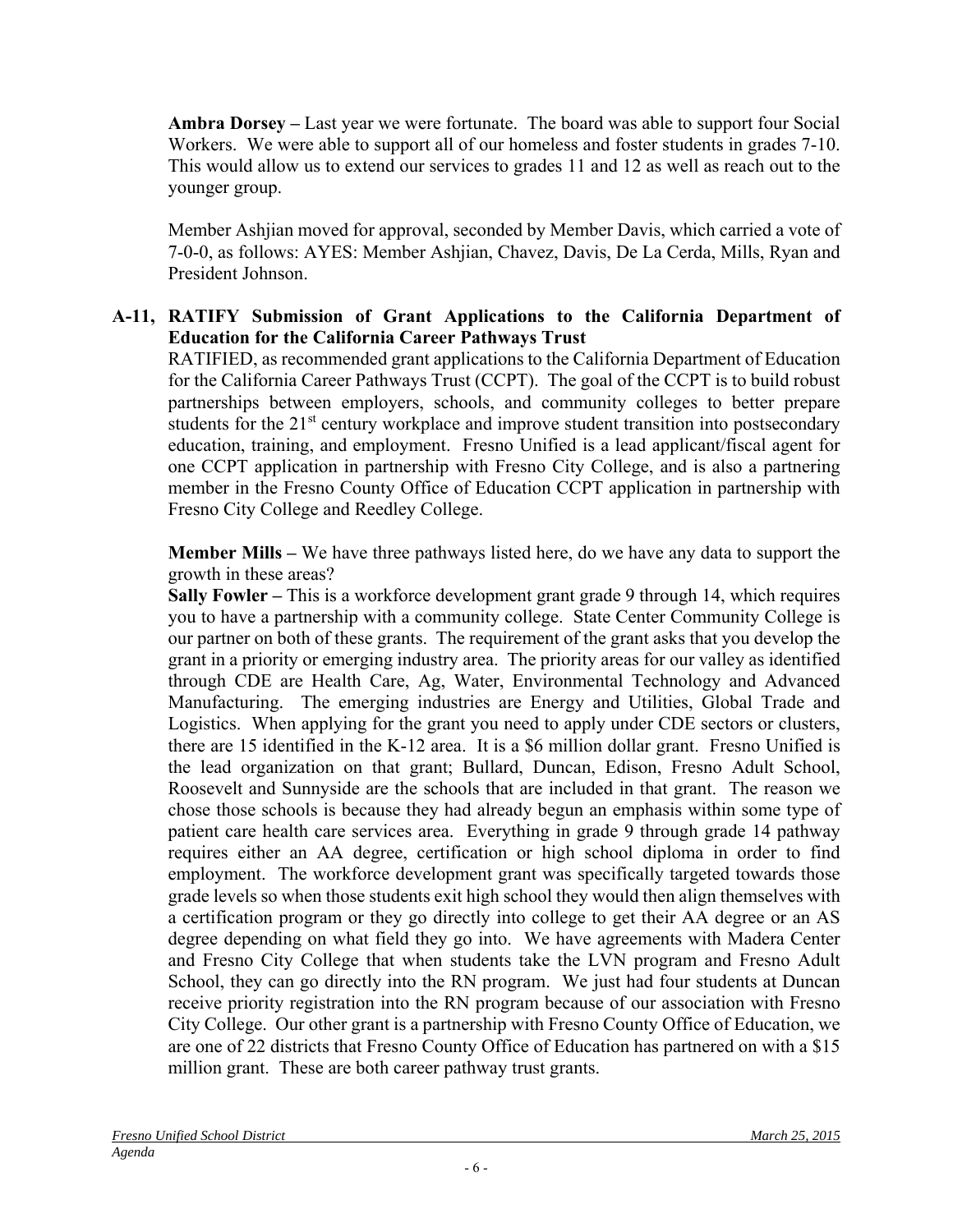**Member Mills –** On this grant there were two pathways listed combined into the \$15 million grant. Can you give me a breakdown of how much money into each pathway? **Sally Fowler** – The schools that are part of that pathway application are: the new school to be named – Entrepreneurship, Duncan - Construction, Fresno High School - Marketing, Hoover – Agri-Science/Green Energy, McLane – Banking and Finance and Sunnyside – Multi-Media/Marketing.

**Member Mills** – Can we get a board communication with the amount of money that each school has applied for and what is needed?

**Sally Fowler –** Absolutely.The Fresno County Office of Education application actually has six different areas that schools could apply for. It is a four-year grant and you can only spend money the first two years, then you must demonstrate sustainability.

Member Mills moved for approval, seconded by Member Davis, which carried a vote of 7- 0-0, as follows: AYES: Member Ashjian, Chavez, Davis, De La Cerda, Mills, Ryan and President Johnson.

# **A-12, RATIFY Notification of Closure for the Academy for Civic and Entrepreneurial Leadership Fresno Charter School**

RATIFIED, as recommended two recommendations:

- 1. To receive the Notification of Closure for Academy for Civic and Entrepreneurial Leadership (ACEL) Fresno Charter located at 1713 Tulare Street Ste. 202, Fresno, California (Attachment A - Letter from ACEL Fresno Charter). On March 5 the ACEL board voted to close the school effective March 6, 2015.
- 2. To ratify the Charter School Closure Agreement between Fresno Unified School District and ACEL Fresno Charter (Attachment B).

## **A-13, RATIFY the Filing of the Notices of Completion for the Projects Listed Below at Sequoia Middle School and Bullard High School**

RATIFIED, as recommended Notices of Completion for the following projects, which have been completed according to plans and specifications:

- 1. RFP 13-13, Sequoia Middle School Modernization
- 2. RFP 14-22, Bullard High School Master Plan Improvements, Demolition and Site Preparation

## **END OF CONSENT AGENDA (ROLL CALL VOTE)**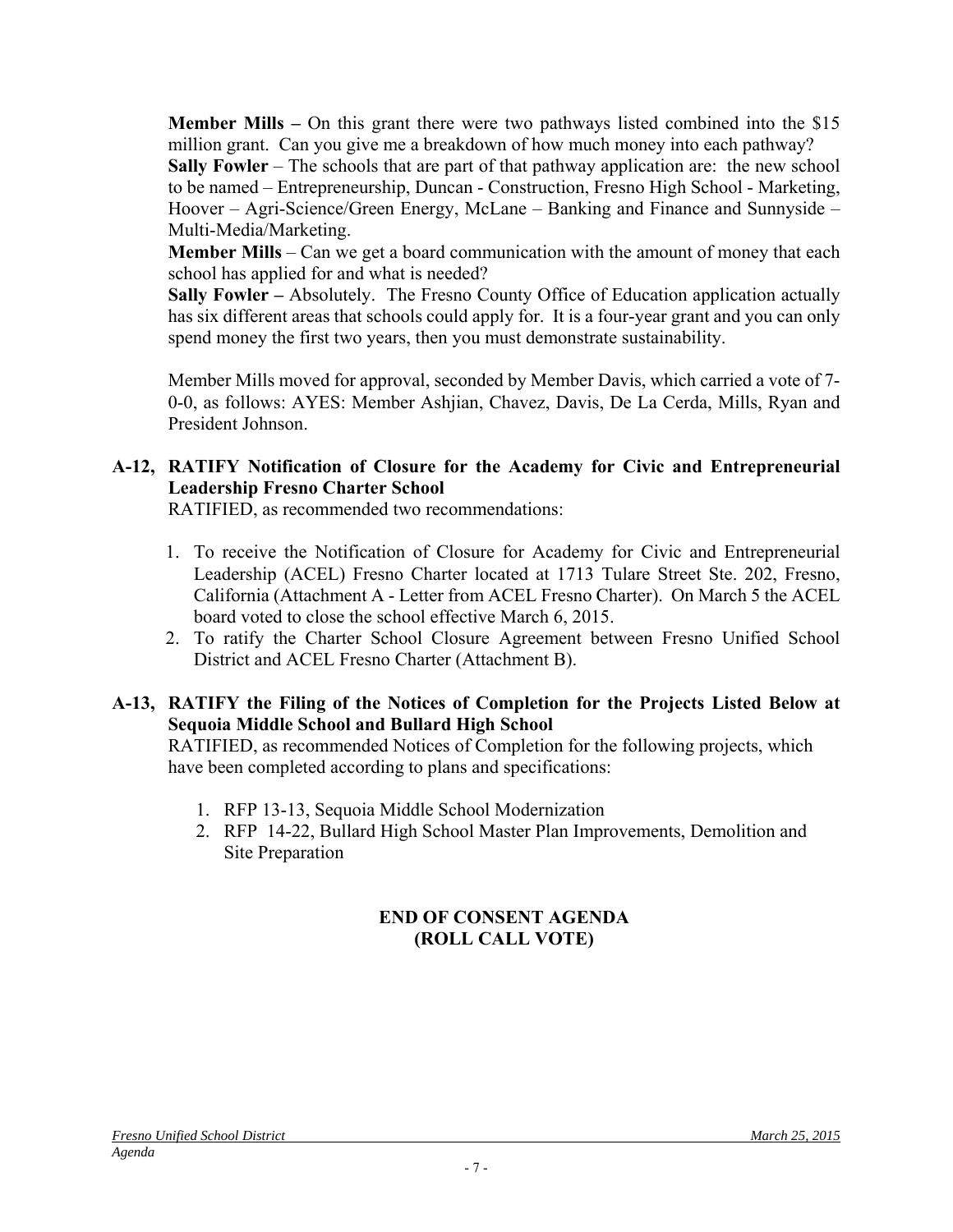# **UNSCHEDULED ORAL COMMUNICATIONS**

The following individuals spoke in support of Vice Principal Joe Di Filippo: Mario Ordaz John Stratigus Mike Bogna Young Thao Darin Lierly

The following individuals spoke about Design Science and the positive impact on being involved with the Color Guard: Jacob Hargrove Grizelda Aguilar Abraham Hernandez Jordi Fragoza

The following individuals spoke about Design Science and the positive impact on being involved with Student Government:

Leo Aguirre Kevin Levu Alina Xiong

The following individuals spoke about Design Science and the positive impact on being involved in Leadership and Fresno City College opportunities: Kassandra Moua Stephanie Lazcano Elmer Alvarez Thao Xiong

**Mo Kashmiri** spoke about ACEL Charter School closing and the effects on the students. We need to ensure that this does not happen to other charter schools.

## **B. CONFERENCE/DISCUSSION AGENDA**

## **6:00 P.M.**

## **B-14, PRESENT and DISCUSS the 2015/16 Strategic Budget Development**

PRESENTED and DISCUSSED At the January 21, 2015 and February 11, 2015 Board of Education meetings, the 2015/16 Governor's Proposed Budget and the District's preliminary strategic budget development were discussed. On February 25, 2015 staff presented and discussed the Local Control Accountability Plan (LCAP). On March 25, 2015, staff and the Board will continue budget development discussions.

Presentation by Deputy Superintendent Ruth F. Quinto

An opportunity was provided to hear questions/concerns from members of the Board and staff was available to respond.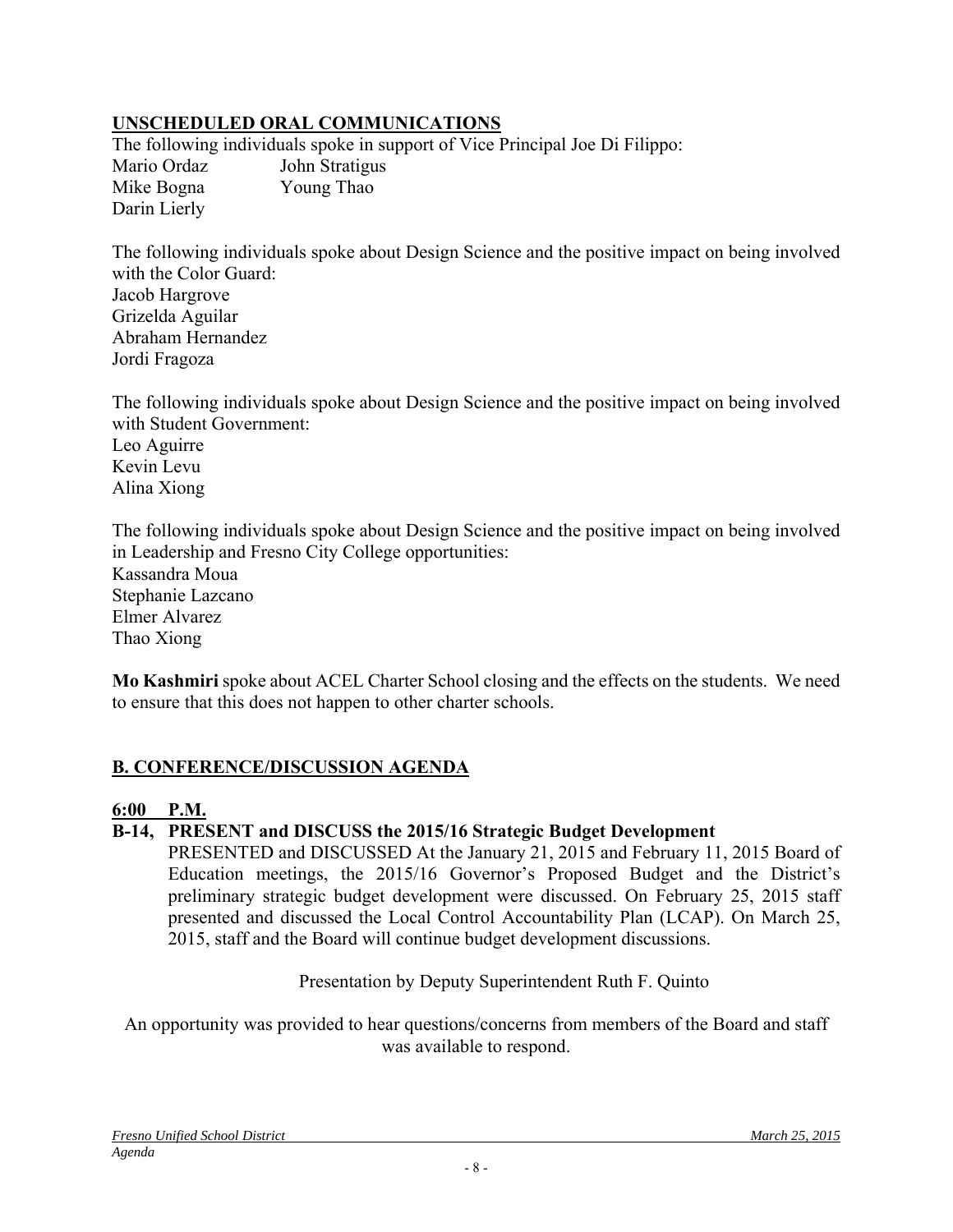**Mo Kashmiri –** I wanted to report back on the recent LCAP meetings that the Fresno Teachers Association held. We had a tremendous turn out. We had over 150 people at our first meeting, over 200 at our second and over 100 at our third. We received a lot of input and we will be submitting those recommendations. We look forward to working with the board around the LCAP. **Member Chavez –** On April 22, 2015 we will be getting the LCAP overview. Can you walk me through what that will look like?

**Ruth Quinto** - We actually contemplate a draft of the LCAP. The feedback we received from the first 34 meetings that Ms. Townsend conducted was provided in February to the board, and then an update in a board communication was followed shortly after. We have a new template from the State Board of Education and we want to make sure the board has time to review the LCAP, walk through what the template looks like and feels like, how the baseline services will be reflected, and how the early phases of our budget recommendations are reflected in the draft. It won't have all the recommendations to the board yet but it will be a good step in that direction.

**Member Chavez** – That will be April 22, 2015?

**Ruth Quinto** – We are hoping to be ready on that date.

**Member Chavez** – I would like to get the budget breakdown by department line item and documentation with the FTE breakdown. I would like a snapshot of our investment made in departments across the district. I don't want to get the report two weeks before the adoption. I want to have enough time to review. I am looking at May 13, 2015, would that work?

**Ruth Quinto** – The May revise is usually May 15, 2015. He may have released it early last year. **Member Chavez** – If that is the case I don't mind getting it on the  $27<sup>th</sup>$  with the line item documentation. I am trying to get a snapshot of how we have invested in the last two to three years by department. I am trying to get enough time to go through the budget.

**Ruth Quinto** – We will do our best to give the board as much time as possible. We are working literally day and night from the time the Governor releases the May Revise to get the proposed budget to the board as soon as possible. The last day that we would deliver would be the Friday prior to the meeting on the 27th. However, we realize that is not adequate time for review. Our timeline would be prior to that, and we work hard to have it to the board as soon as possible.

**Member Chavez** – We are making some considerable purchases for tables, vehicles, machinery and equipment. Let's try to buy local.

**Member Ashjian –** I concur with Trustee Chavez in regards to the budget timeline. I would like to have time to see it and review it. Will the departments show a line by line?

**Ruth Quinto** – We provide a breakdown year-over-year, fund-by-fund, by object code. I have a note to myself to go back and review how we have provided in years past and make adjustments if necessary based on your request and Trustee Chavez's.

**Member Ashjian** – It is a lot to take in, digest and look at you presenting. As a Trustee we need to make sure we measure twice and cut once.

**Member Davis** – I hope we can bring up all of our work trucks to date. I am surprised the trucks were able to pass smog. We don't have anything older than that after this, do we?

**Ruth Quinto** – We will provide you a list in a board communication. I thought this would get us out of the 80's but Ms. Temple has clarified and this will not get us out of the 80's.

**Member Davis** – I would like to see a list of schools that received the additional crossing guards. Are they Fresno Unified crossing guards?

**Ruth Quinto** – This is the volunteer group that deploys the crossing guards "Safe to School".

**Member Davis –** The \$5.1 million for professional learning. Is this part of the teacher's pay scale or is this additional education that we provide?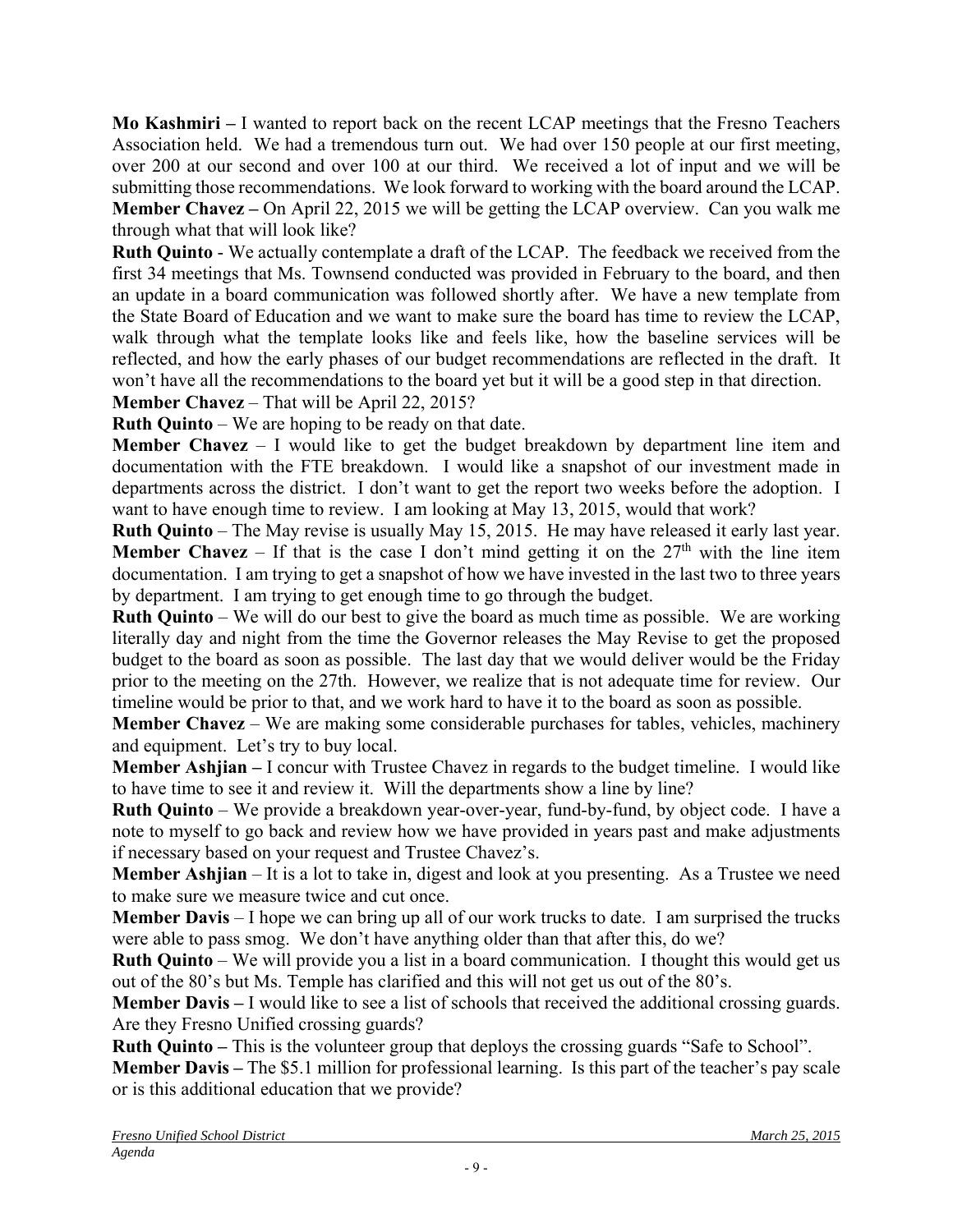**Rosario Sanchez** – It is district driven professional learning. It is education we provide.

**Member Davis** – On page 11 where it states, "build collective capacity to improve instruction, additional FTE  $= 6$ ", are these individuals retired or are they in our organization or are we going to hire new people?

**Ruth Quinto** – These positions are new positions.

**Member Davis** – So we will open this up to our community and start with people in our organization?

**Ruth Quinto** – All of these positions will be a competitive recruitment. I would envision we would look at our own highly qualified individuals as well as recruiting from a widely cast net as well.

**Member Mills** – I wanted to clarify on the professional development that we are talking about. Is that going to occur on non-student instruction days? What I am getting at is whether or not we are looking at taking teachers out of class and needing substitutes. We know we have several schools that have difficulty getting substitutes teachers.

**Ruth Quinto** – It is a combination of both.

**Rosario Sanchez** – We are looking at a variety of formats; after-school, during the summer and during our spring and winter breaks. We are providing different/alternate schedules for our 30 designated schools.

**Member Mills** – I am not just looking at those 30 schools but all of our schools.

**Superintendent Hanson** – We will reduce the number of days that teachers have to be pulled out of class to complete their professional learning.

**Member Mills** – That is what I am getting at, because getting substitute teachers in some of our schools doesn't happen. That is what I am trying to avoid. I personally don't believe we should be scheduling professional learning during instructional time. I appreciate the money we are putting into maintenance, but that still leaves one mobile maintenance truck for every twenty schools. It looks like we will be constantly doing a catch-up. What I am hoping is that we start getting into the mentality of actually taking and investing and getting all of our schools in good repair, and using mobile maintenance to maintain them after that. If we are looking at mobile maintenance to bring them up to speed and to maintain them, we are still going to be behind the curve. I received the board communication on campus assistants, but I disagree about not changing the allocation. I cannot justify to the families in my area why the K-8 schools with 900 students has one part-time campus assistant and a middle school with 400 students has two full-time campus assistants. It does not make sense. There needs to be a better way of looking at it.

**Member Ryan** – I agree with Member Mills. We should do everything in our power to do the professional development at a time other than taking teachers out of class. If in the May Revise we should find we end up with a little more money, I would certainly like to see more spent on Career Technical Education. I am very much in favor of adding money to technology. If we don't get the E-Rate discount I think we need to buy that equipment anyways. In regards to the additional FTE for instructional support, I will support that. I am not sure six is going to be enough.

**Member De La Cerda** – I am glad to see the addition of the mobile maintenance trucks, it will bring about a positive effect to the classroom, but we need more. I am also glad to see that we are putting money into Safety and Security to support more crossing guards. I am meeting with schools and parents and am hoping to increase the volunteers for cross guards. I agree with Member Ryan that we need to ensure that we have the technology for our students. With the transition to tablets for testing it is important that we are there to support the needs of the students